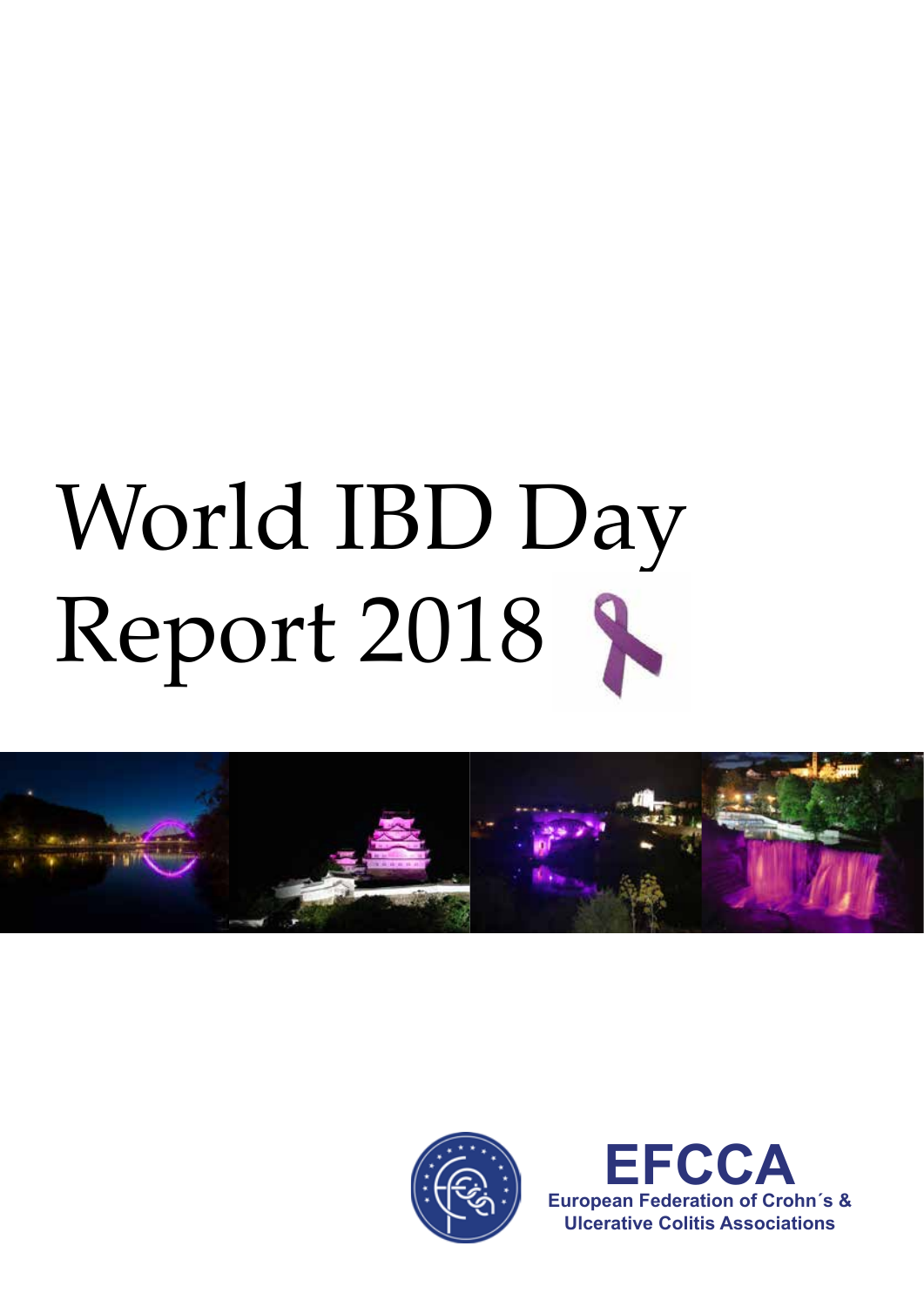# **Background**

*World IBD Day takes place on 19 May each year and unites people worldwide in their fight against Crohn's disease and ulcerative colitis, known as inflammatory bowel diseases (IBD). It is estimated that over 10 million<sup>1</sup> people live with inflammatory bowel diseases (IBD) however in many countries there are no official registries.* 

*World IBD Day was created in 2010 by 5 founding members including the Crohn's and Colitis Foundation (US), the Crohn's and Colitis Foundation Canada, Crohn's and Colitis Australia, Crohn's and Colitis UK, ABCD (Brazil) and the European Federation of Crohn´s and Ulcerative Colitis Associations (EFCCA). In recent years, EFCCA has been co-ordinating global campaigns to mark World IBD Day. Together with our founding members and other associate organisations we reach out to over 50 countries and growing.* 

# **Global campaign in 2018**

In its eighth year of running World IBD Day is becoming an important global event which brings together patient associations, patient advocates, healthcare professionals, family, friends and other stakeholders to show their solidarity with the 10 million people that are living with IBD worldwide.

EFCCA has been coordinating the global campaign aimed at raising IBD awareness by illuminating famous landmarks in the colour of purple alongside the organisation of local events on either the 19th of May (the official date of World IBD Day) or around that date. In some countries the whole month of May has been used to raise IBD awareness.

This year has seen another successful campaign with a high degree of participation from our members and new countries joining the global campaign.



*Triton Fountain, Rome, Italy*



*ACCU Bizkaya Group, Bilbao, Spain*

Out of EFCCA's 36 member associations, 31 members participated in World IBD Day activities and in Europe alone there were over 250 famous landmarks lit in purple involving over 140 cities and regions.

The **World IBD Day website** has been an important tool in providing a unique platform for sharing activities that have taken place worldwide and for being a reference point to the international IBD community and those interested in the events. It has allowed us to promote the campaign through our social media channels and traditional media.

We have distributed over **5000 purple ribbons** worldwide which have been handed out free of charge at awareness raising events, doctor/patient meetings and other events aimed at promoting World IBD Day. The purple ribbon is the universal symbol of awareness and support for people living with IBD.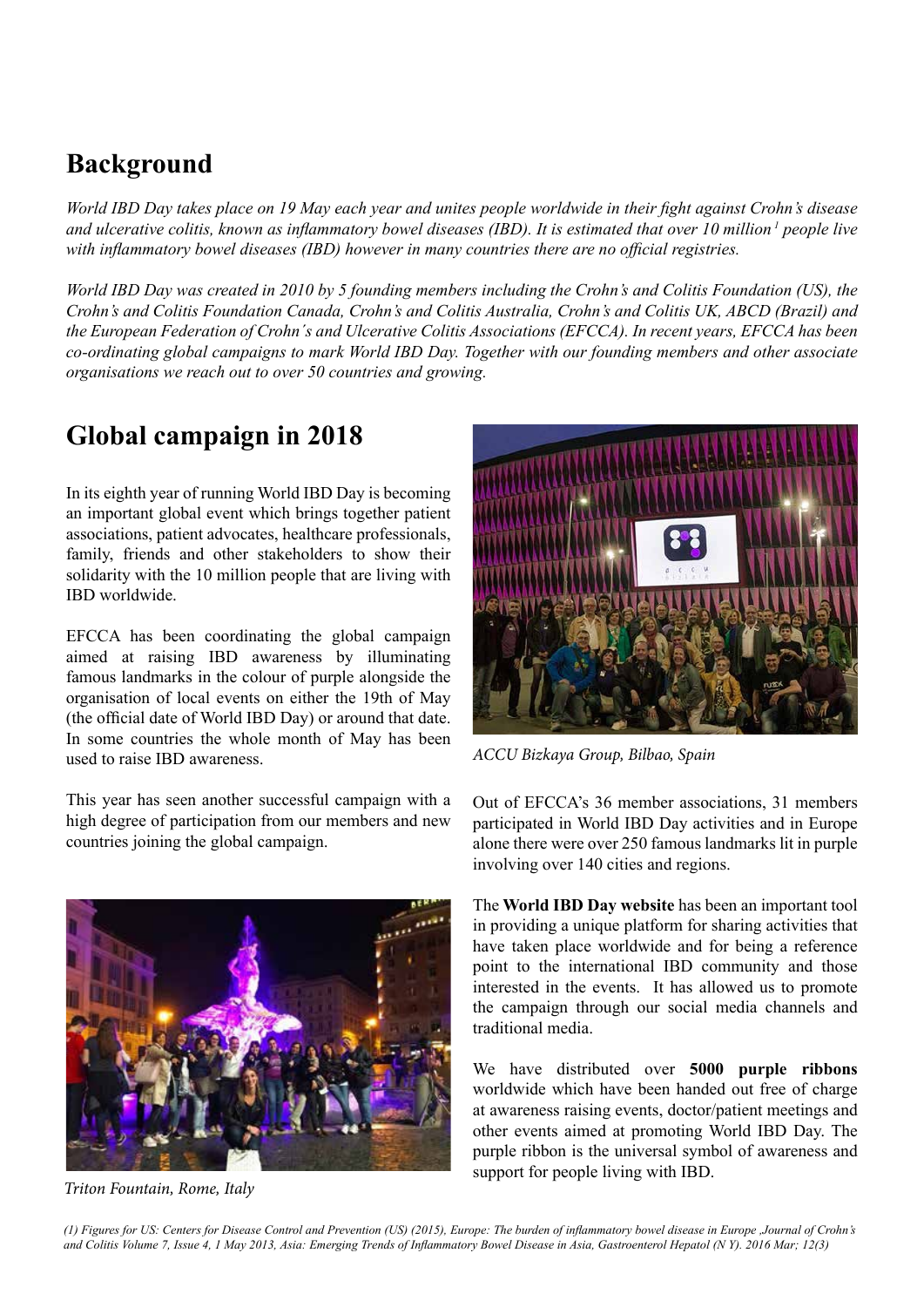In relation to our EFCCA members, Italy and Spain saw a very strong participation in the illumination campaign and both the Italian IBD association,AMICI, and the Spanish association,ACCU España, were highly successful in mobilizing local patient groups to unite around the national and international campaign and organising local information events either in public spaces or more institutional acts in municipalities with the presence of local government officials. AMICI also prepared a World IBD Day promotional video that was being screened at the two main airports in Rome as well as received a medal from the Italian President, Sergio Mattarella, in recognition of World IBD Day.



*World IBD Day events in France*

The French IBD association, afa Crohn RC, mobilised many cities and regions to join the lightening campaign and also gathered support around the theme of IBD and physical activity. From sports clubs, dance competition to zumba, afa RCH Crohn made "France move" on that day (their slogan was: we move faster than the disease) in order to support research and the rights of IBD patients. Many Olympic athletes and other famous people in sports supported their campaign.

Some of our member associations opted for a different campaign format as they had found it difficult to arrange for famous landmarks to be lit in purple. For example in the Nordic countries, due to the long day light hours, it made no sense to highlight buildings in purple as it would not be visible, however they joined the worldwide celebrations through different activities aimed at raising IBD awareness, for example the Icelandic association, Crohn's og Colitis Ulcerosa Samtökin(CCUS) organized a social media campaign posting every day leading up to World IBD Day pictures and personal stories of members

of the association together with many information events around IBD throughout the month of May.

Crohn's and Colitis UK took advantage of the high media attention for the Royal Wedding between Prince Harry and Meghan Markle whicht took place on the same day as World IBD Day and organised a wedding theme around their awareness raising campaign. They encouraged their supporters to hold their own "royal tea party" or bake sale to raise awareness of IBD and funds for the charity.

All in all we have seen an amazing range of activities and events that show the creativity, eagerness and commitment of patient associations to make sure that we are visible and that we are heard! We recommend you to visit the www.worldibdday.org website to view country specific activities.

### **International dimension**

IBD is unfortunately increasing worldwide over recent years and it is no longer a disease mainly observed in Europe, North America and Oceania. IBD incidence is rising in industrialized countries in Africa, Asia, and South America.

EFCCA has been collaborating traditionally with patient groups from North America, Brazil and Oceania but over the past few years we have been approached by other countries that are interested in raising awareness about IBD in their specific countries and to form part of an international network with the aim of exchange of information and being recognized nationally as part of a global movement.



*World IBD Day events in India*